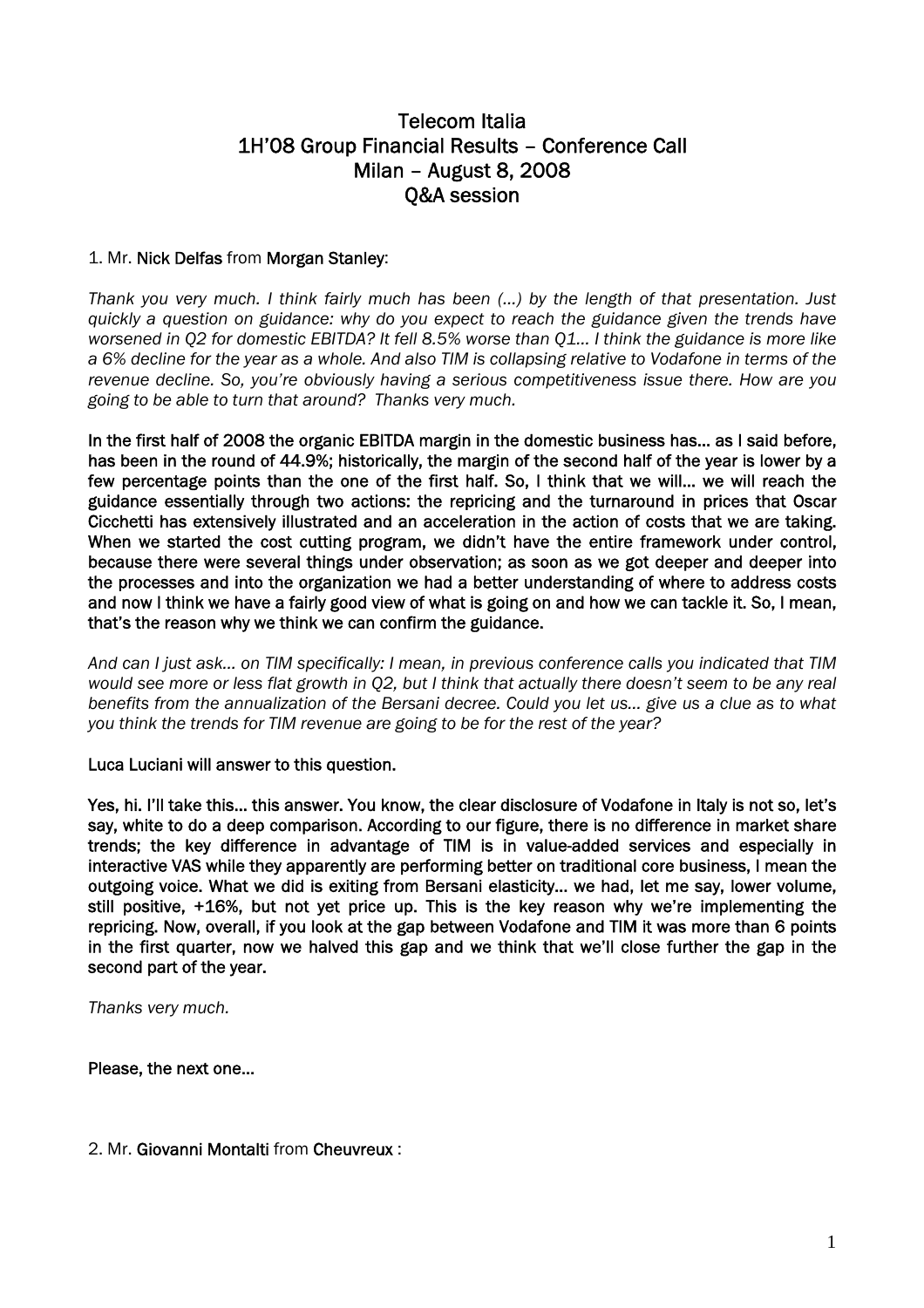*Good evening to everybody, I would have a question on the regulatory side: in the last months there were, I mean, some expectations about potential (…) from the ongoing regulatory review process. I wanted to know your view about… I mean, what might be the outcome, especially with regard to the ULL tariff and the potential revision of the access tariff or traditional telephony. Thank you.* 

Thank you for your question. I think that what has… I mean, first of all I must say that for the first time I think that the problem that you were mentioning has been brought to the formal attention of the regulatory authority again. There is strong pressure and everyday there is a press… an interview by some of our competitors that claims that this is something that the regulatory body should not consider and should not… should not consider with respect to the requests that we have presented to them... what... what we have seen on the contrary is that the regulatory authority has seriously taken the problem into consideration. Of course it has not given an answer yet but for the first time in a long period the question is on the table, they are discussing it, and I'm fairly positive that they will come up with a solution. The size, the measure, the timing, everything is completely, of course, out of our control, because it is entirely a matter of the regulators, but I think that at least the problem has been posed, they are discussing it very seriously, I think that the arguments that we have presented to them are very solid and we are fairly confident that we will be able to sustain our reasons with respect to the entire process of changing the way of pricing the… unbundling of local loop from historic cost structure to an incremental long-term cost structure.

*Sorry, may I follow up?* 

# Sorry? Say it again?

*May I follow up? I mean, just one more question if I may.* 

# Yes, please.

*About… I mean, do you expect this potential revision to come along with the revision of the tariffs for the access… traditional telephony, I mean, in order to keep the gap between the retail tariff and the wholesale tariff stable as, I mean, this gap is the lowest among European countries.* 

Well I think it's a fair question. Of course, I don't know what the answer is. I think that it depends on the side from which you look at something. Certainly, from our competitors' point of view this is a desirable outcome. I think it's entirely up to the regulator to take a decision, but the good news is that finally this thing is being discussed and is being discussed very seriously by everybody.

*Okay. Thank you.* 

# 3. Mr. Stefano Lustig from Euromobiliare SIM:

*Yes, good afternoon. Just a clarification on the tax benefit in first half. If I understood well, in first half we recorded the full P&L benefit but still we have to take into consideration the benefit from the cash point of view. So, the cash benefit is distributed in three years while the P&L benefit was recorded in first half 08. I was just willing to check if I understood well. And then the second question, always for Mr. Parazzini, is if you could give us an update on the current cost of debt for the group? Thanks very much.* 

Yes, but well… you have understood well, according to what I can interpret. Anyway, I'll repeat it. The benefit in the P&L is coming from the possibility to pay a lump sum, half a billion, and on the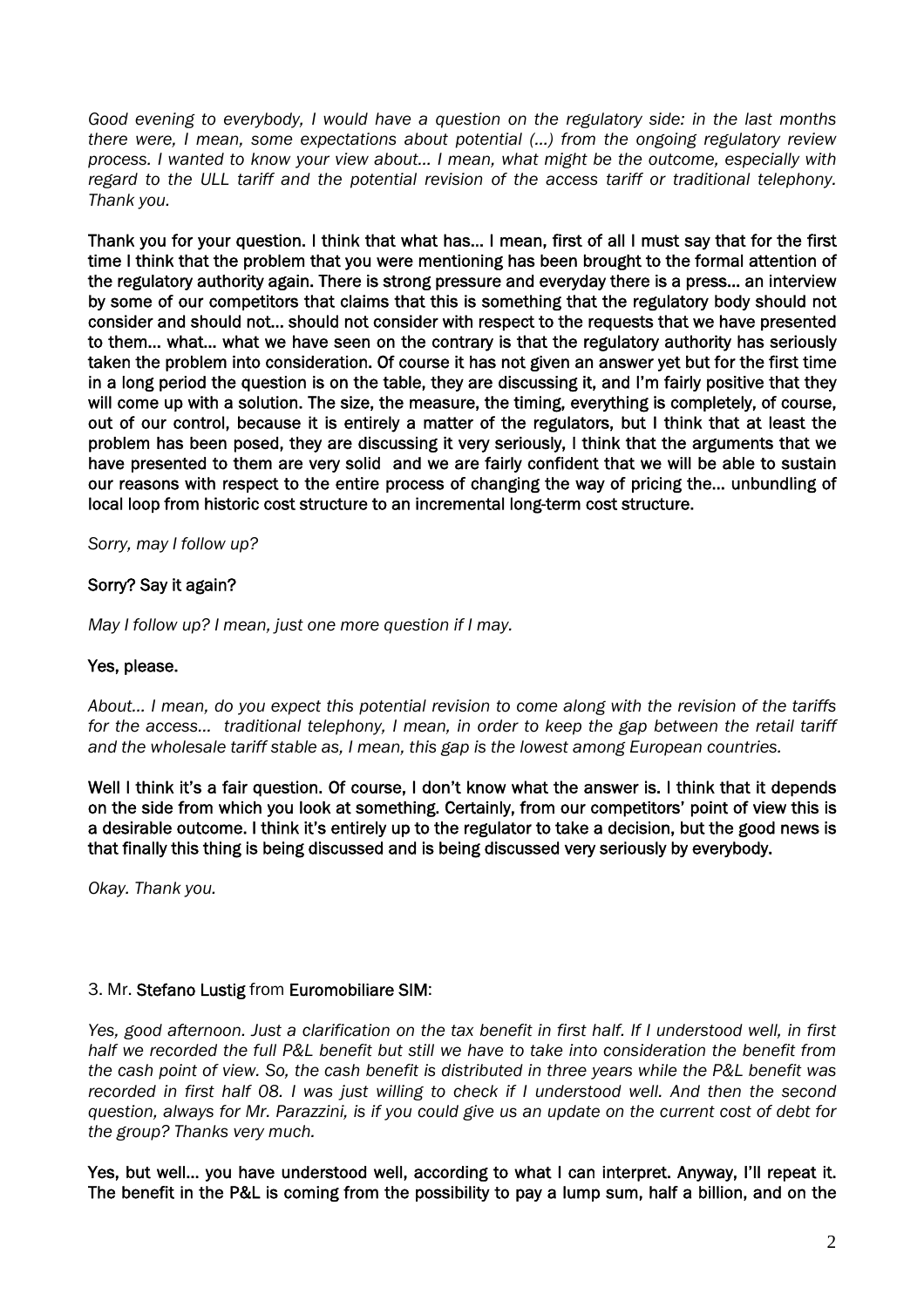other side to take advantage in future years of the lower taxes you pay of additional depreciation. The whole P&L effect in this quarter is coming from the cost of half billion and the benefit of the write-off of the (...) tax liabilities for 1 billion. The net is half billion. This is the P&L effect. We have assumed and we have included in our budget to pay half a billion in this year because it was not clear. It became clear in the following months that the payment should have been by installment in three years. So, you understood correctly. We have paid one third of that; we have to pay the other two thirds: one in 2009 and one in 2010. We will have a benefit from a cash standpoint in this year and a negative effect in 2009 and 2010, but without any changes on the level of the debt in our plan because it was taken into account the cash-out flow when I mentioned 1.4 cash-out flow for taxes in 2008 I included this amount. We have saved about two thirds, so the cash-out for taxes is now foreseen in 1.1 billion instead of 1.4. For what regards the cost of the debt, we are around 5.9% all included in six months; we expect to be around 6% by the end of the year. The cost of our debt. All included.

*Thank you very much.* 

Thank you.

# 4. Ms. Carola Bardelli from Deutsche Bank:

*Yes, good evening. I actually have a couple of questions, if I may. The first one is on targets: you are downgrading the 2008 target. I was wondering what we should apply in terms of KAGER 2009- 2010. So, should we still apply the 1-2% growth for the sales over the revised 2008 number and the 39% margin going forward? And the other question I have is actually on dividends: given, again, your revising down, I was wondering what are your thoughts with regard to dividends. Do you still see it as a floor as you mentioned in the past or are you considering a potential cut? And this*  leads me also to the other question on the financial flexibility that you have. So, basically, the *question would be: you're targeting three times that EBITDA by the year end what would be the level that could lead you to further downgrading your rating? And in case… let's say in a worse case scenario where you need to make some sacrifices, what would you be prepared to cut? Dividend? Go for a capital increase… as some papers were mentioning… or the disposal of Germany potentially? Thank you.* 

I think that we need a new conference call to answer all your questions, but I'll try to be very synthetic. First of all, I think that the entire framework that we presented today indicates that we have taken extraordinary steps in the first half of 2008 that will not, of course, be repeated, except if we come up with deeper cuts in costs and so on and so forth. So, I think that we… what we can say is that except for what happened in Brazil and in Germany, which is now strictly under control, we confirm whatever we said and we will stick to this. I think that this answers all the rest of the questions. There will be an appropriate time for giving detailed answers, but I think that really what we will be doing now is confirming whatever we said.

*So, basically, with regard to the dividends, it remains the idea that what you paid for last year is a floor for distribution… in your mind?* 

I said that we… I mean, whatever we said we confirm. I mean, there is no change. What happened so far is a… the consequence of few things that happened in Germany and in Brazil and we confirm what… I mean, the performance in the domestic market.

*Okay. So, just one clarification with regard to the flexibility for a potential downgrading versus the 3 times what would be the level that would imply a downgrading of the rating? Maybe it's more a question for Mr. Parazzini.*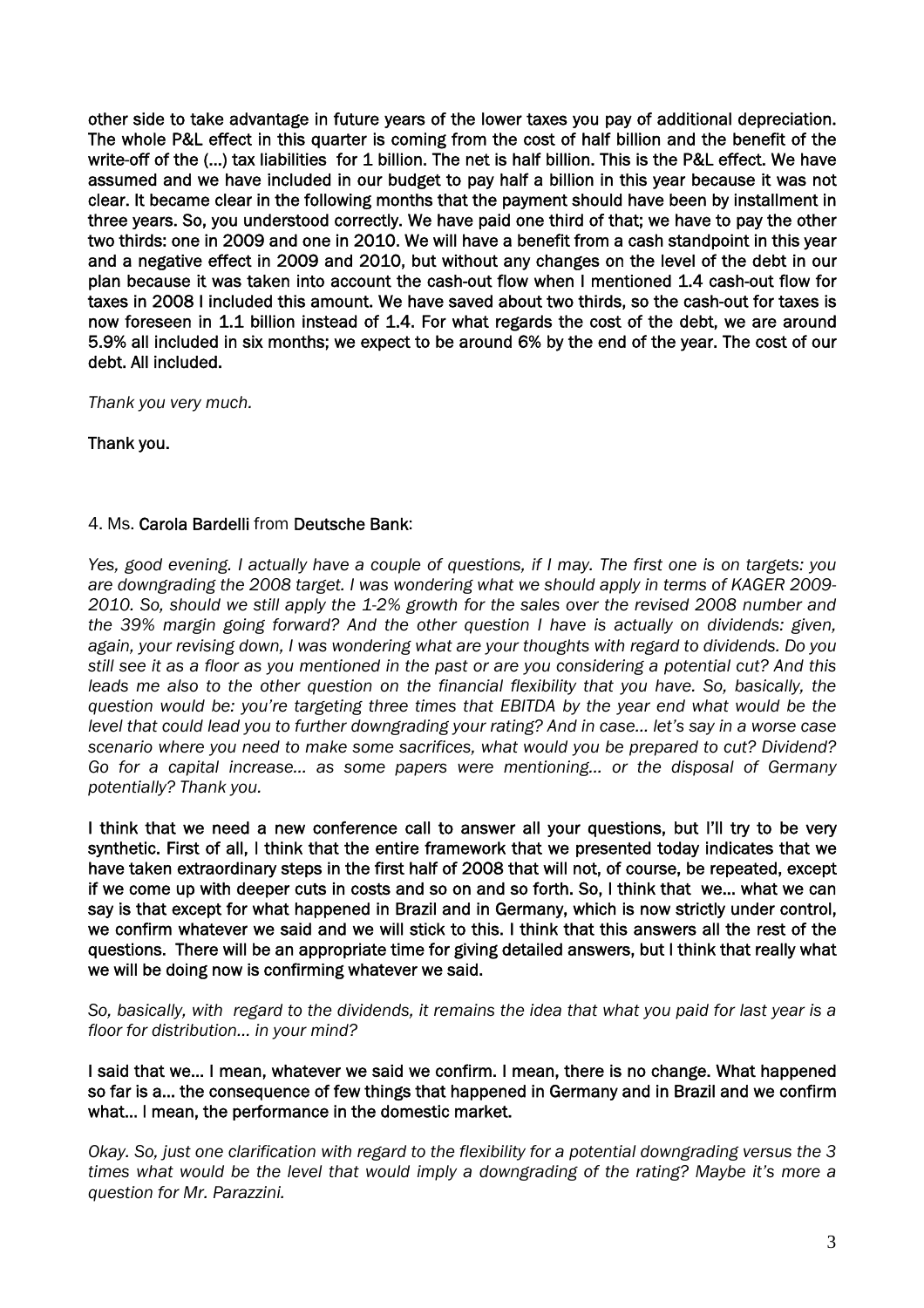Yes, yes, yes. Good evening. We… in our targets we confirm that the ratio of the debt will be (…) by the end of this year is anyway expected below 3. So, it's in line with the final target that we gave by 2010 of 2.5; we don't foresee any significant risk of downgrading because… because of that. I had phone calls with… unofficial, of course… with the rating agencies telling them, commenting with them our results and our forecasts and the reaction was flat. So, they don't… there is no reason to expect any revision in our rating because of the results we reached. They confirm their opinion in a recent study by SNP of the strength of our business and also commenting this for SNP there is no… no problem on that.

*Okay. Thank you.* 

# 5. Mr. Justin Funnel from Credit Suisse:

*Thank you. Two or three questions, please. On your pricing strategy and Italian mobile: that's quite an interesting approach to put your prices up; do you feel that your competitors will follow your lead here? We're all trying to see how and if they don't how can you avoid losing market share? Secondly, (…) a retail product you're launching can you give us a flavor to what discount that product is compared to your existing wireline retail products on a like-for-like basis? And thirdly, just following up on the Deutsche Bank question on the credit rating: would you be comfortable with a triple B minus credit rating or would you seek if your rating was put on negative watch, would you try avoid being downgraded to that level? I understand it's a hypothetical scenario…* 

Well, I would say the last question... I would not answer to a purely hypothetical question... I mean, I don't think that it's something that requires an answer, because there is no issue there. In… concerning the first question, I would like Luca Luciani to answer and the second question Pietro Labriola to answer.

Well, as a general trend I think yes. But some specification: last year, when the Bersani decree had been implemented our competitors priced up, mainly Wind and Voda; we didn't, because the conditions… the overall conditions of the group didn't leave us, let me say, a proof situation to price up. I think that there will be no change in market share because Wind is in any case convenient versus us up to now, so that the customer satisfaction of people who charge TIM is not because of convenience, because in any case we are price premium significantly versus Wind and in any case we are price premium versus Vodafone. I think that our main competitor Vodafone overall is following the same approach to create value, to defend the mobility price premium and if you look at the last eighteen months, in the Italian market the price of the core business dropped very much so that I think that is a, let me say, waterproof situation to have, let me say, intelligent, smart price up. I say smart because on one side we increase price, on the other side we give options to our customers to increase the usage so that net-net it could be a win-win solution.

Okay. On the fixed side, as we already mentioned during the presentation, the first item that has allowed us to reduce the cost was the rationalization of our portfolio services working more on services with high marginality. This allowed us to reduce commercial costs, but also to work on other hidden costs that are inside the company. Comparing our cost structure towards our competitors, we don't think that our competitors can approach.. can use our same approach and on the other side we can see in the future a higher cost of acquisition on the competitor side, due to the fact that the acquisition and the migration of customers from CPS and customer selection to unbundling local loop, (…) rental and naked is going to increase, owing to the fact that the number of customers that can be migrated is reducing month by month. Relating instead to some more details of our new offer, we can mention, for the fixed, two main items: the first one is the Alice naked offer, that will give us a good impact in terms of soft aspect of the offer on the marketing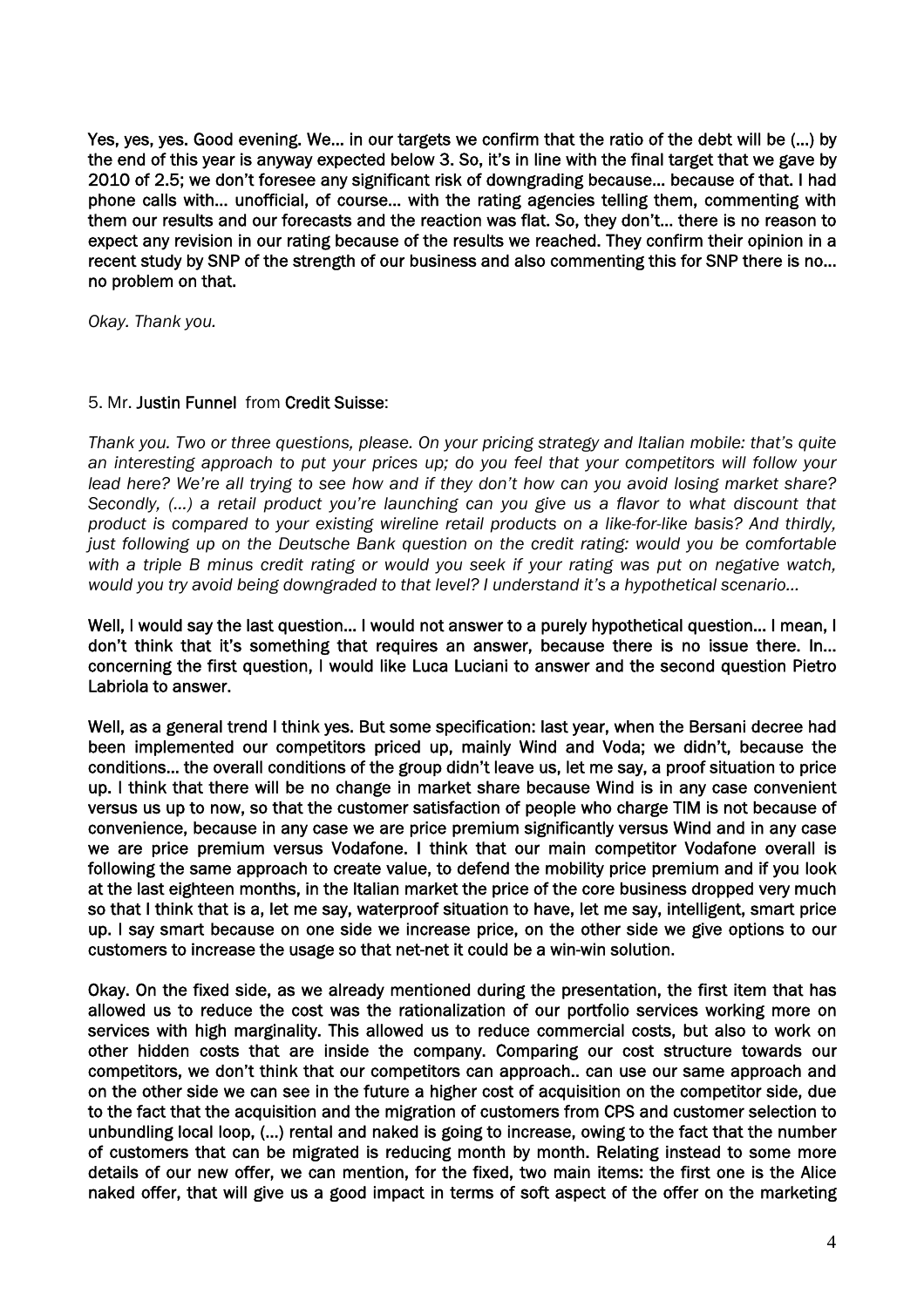side, due to the fact that for the first time we can cancel the word "canone", the monthly fee of the line, from our customer bill. All market researches demonstrated that this is one of the most negative aspects in terms of capability to push our offer on the customer side. The other offer is Punto Land, the one mentioned before; for people that are more familiar also with the Spanish market is… what in Spain is called "resquest and presario" but is a more innovative version that works on IP. What we will supply to the customer will be only one access for VOIP, broadband and ICT services. It will be a real breakthrough because it will allow us to use, to exploit in a better way the sales opportunities with only one activity selling three items and it will be… this is the pact that we think… to follow in the next months also to continue to reduce our commercial cost.

*Thank you. Just to be clear: the Alice naked offer, obviously you cancelled the monthly fee for PSTN… but just to compare that to a similar product including the voice fee, is there a discount or is it just, call it a (…), but effectively it's the same price but packaged in a different way.* 

No, we…. we… there were problems with the line, probably. We didn't get the question… yes. Yes, okay.

Okay. No, it's nothing really incredible. What happened is that today in the market not only in Italy but also throughout Europe the offer is a kind of bundle where we have access, broadband and flat rates for all voice traffic… national. The only exceptions are: international traffic and fixed-tomobile. So, what will happen is that, starting from that date we will be able to supply this kind of offer with only one price x and the difference is that people will be able to read on the bill this amount without reading anymore the word "canone". This is, to give you an idea, the same approach that was followed by many of our competitors that in the advertising campaign shout that there is no more canone in our offer and, at the end of the day, the price sometimes is also higher because it includes also the canone.

*Okay, thank you very much.* 

# 6. Mr. James Ratzer from New Street Research:

*Yes, thank you. I have two questions, please. The first one was: if I look at your presentation on the operational side… on page 24, it looks like there's been very strong growth in data cards specifically, what you call internet keys and laptops, in the first half of this year. And that seems to have corresponded with a slowdown in the fixed broadband market and what seems to be a much sharper decline in the overall number of fixed lines in Italy as a whole. If only you could just talk to us a little bit about what you're seeing for growth in the mobile data card market? And what substitution impact that's having on the fixed line business? And if it is having a substitution impact on the fixed business why that's not going to get worse going through this year and into 2009? And the second question I had was just regarding the ongoing tax investigation from authorities; I think on the Q1 call you said that the government asked for payments of 180 million euros out of the total 3.3 billion and this thing's investigated. Could you give us an update on where that stands, please? Thank you.* 

Luca Luciani will answer the first. Mr. Parazzini will answer the second.

Well, your question is very appropriate. Our strategy is not to promote the pure mobile market creation. Up to now this results from the fact that we do not introduce a very big bundle in terms of bytes… keeping a mobility price premium on data, looking forward and you have basically the concepts on page 26; what we are going to do is on the contrary to leverage the very wide existing customer base of wireline ADSL in the mobile data environment. That's the convergence of Alice. It means that we are going to offer an internet key, a mobile modem, with a small byte bundle to all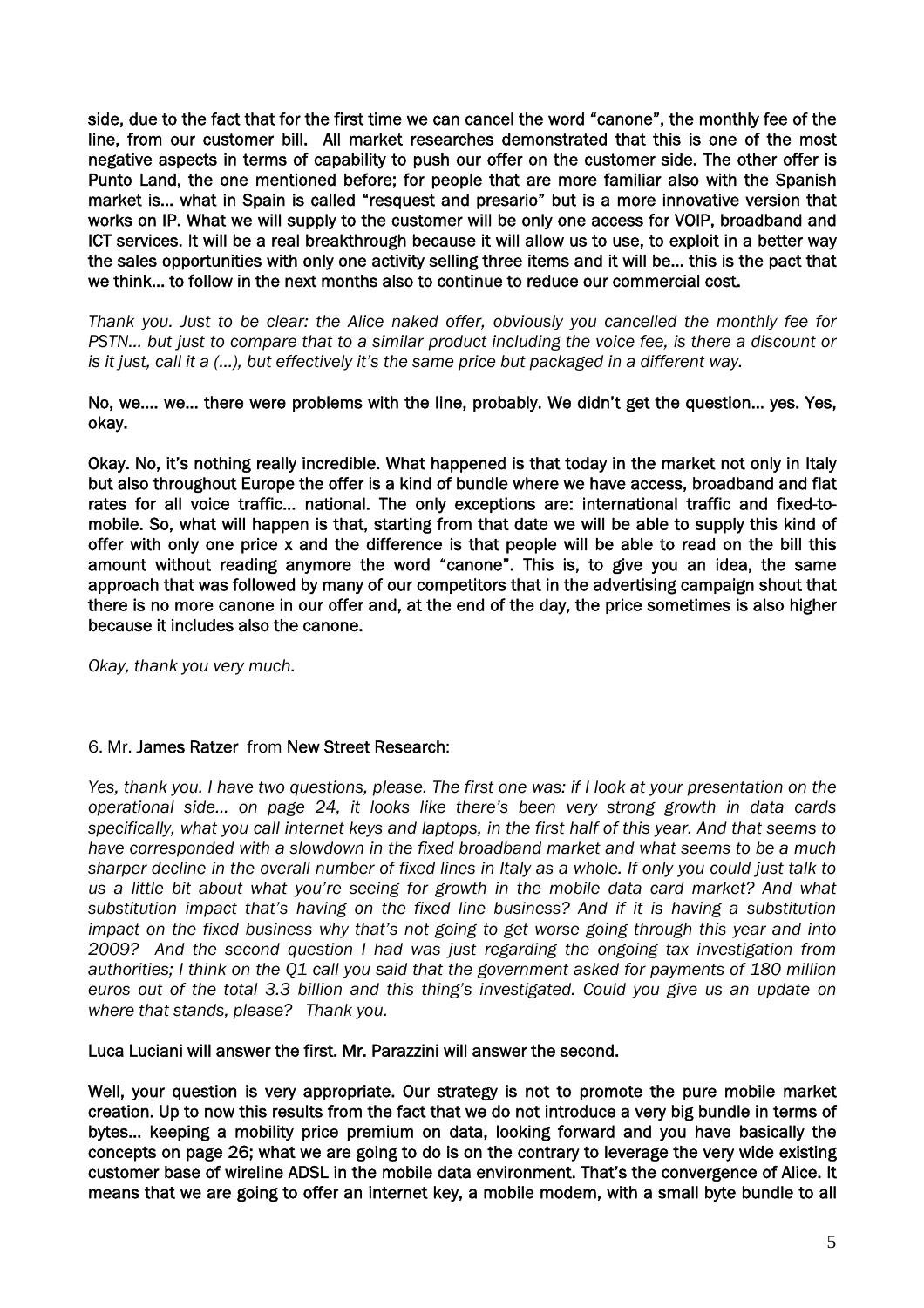the existing ADSL customer base. And that's the key aspect in order not to switch from fixed to mobile in broadband.

*And are you actually seeing people dropping fixed lines at the moment to take out mobile data cards, please?* 

That's actually not so. Most of the people that are taking the internet key now are, let me say, professionals or prosumer people and they need it to have an always-on connection, an outdoor connection to Internet to work.

For what regards your second question, about the investigation on taxes, there are no significant news. I'll take anyway the chance to repeat and explain that we, as a matter of fact, have… an access from the revenue agency but… regarding the Blue deal, and for what regards the other, I just have reports from the so-called Guardia di Finanza on which there are talks about that but no assessment has been made by the revenue agency. On Blue the good news is that we were requested, and we reported this in the first quarter, to pay 180 million of the total 1 billion requested by the revenue agency by April if I remember well… we appealed and we won and we had a relief so we will not pay this advance of 180 million. So, we are contesting, we are in contest with the revenue agency and we are going ahead. No significant news except the good news that we had a relief not to pay the 180 million in advance.

Next question?

### 7. Mr. James Britton from Lehman Brothers:

*Thanks very much. I've got three questions. Firstly on the mobile price increases: what is the average increase in prices that you're planning? And are you going to risk increasing mobile prices for business customers as well? And secondly: the economic slowdown in Italy's pretty evident; what do you see as the economic impact on your business, especially in light of the prepaid nature of the mobile market? And then, thirdly, on the restructuring agreement with the Unions: when do you expect to finalize this? And will you have to compromise on wage settlements in order to achieve the headcount target? Thanks very much.* 

Luciani will answer the first two questions and I will answer the third one.

Yes, we did increase… we already did increase the price in the business market, overall … if we look at the evidence that we do have up to now, considering both the business markets and the consumer with the Autoricarica Manovra and the TIM Tribù that have been already implemented, let me say that general behavior of the customer is under control, so that those customers that are more relaxed, especially on TIM Tribù, who have the way-out option to migrate to a very good tariff, and in any case TIM Tribù concept maintains a significant price advantage versus all other market concepts. B: of course, the price-up activity can be, let me say, tough in the market, especially in the low-end of the market. But if you consider that, let me say, most of our revenues come from high-end consumer market and business, let me say, these… these people are less price sensitive and more value-added sensitive; so that… that's the reason why we do not imagine a big turn among them.

#### *So, what is the average increase in price that you expect?*

It's, let me say, the equivalent is… 3 euro/cents on the average of the prepaid. It means that, overall, it means something like a 12% increase in the prepaid market.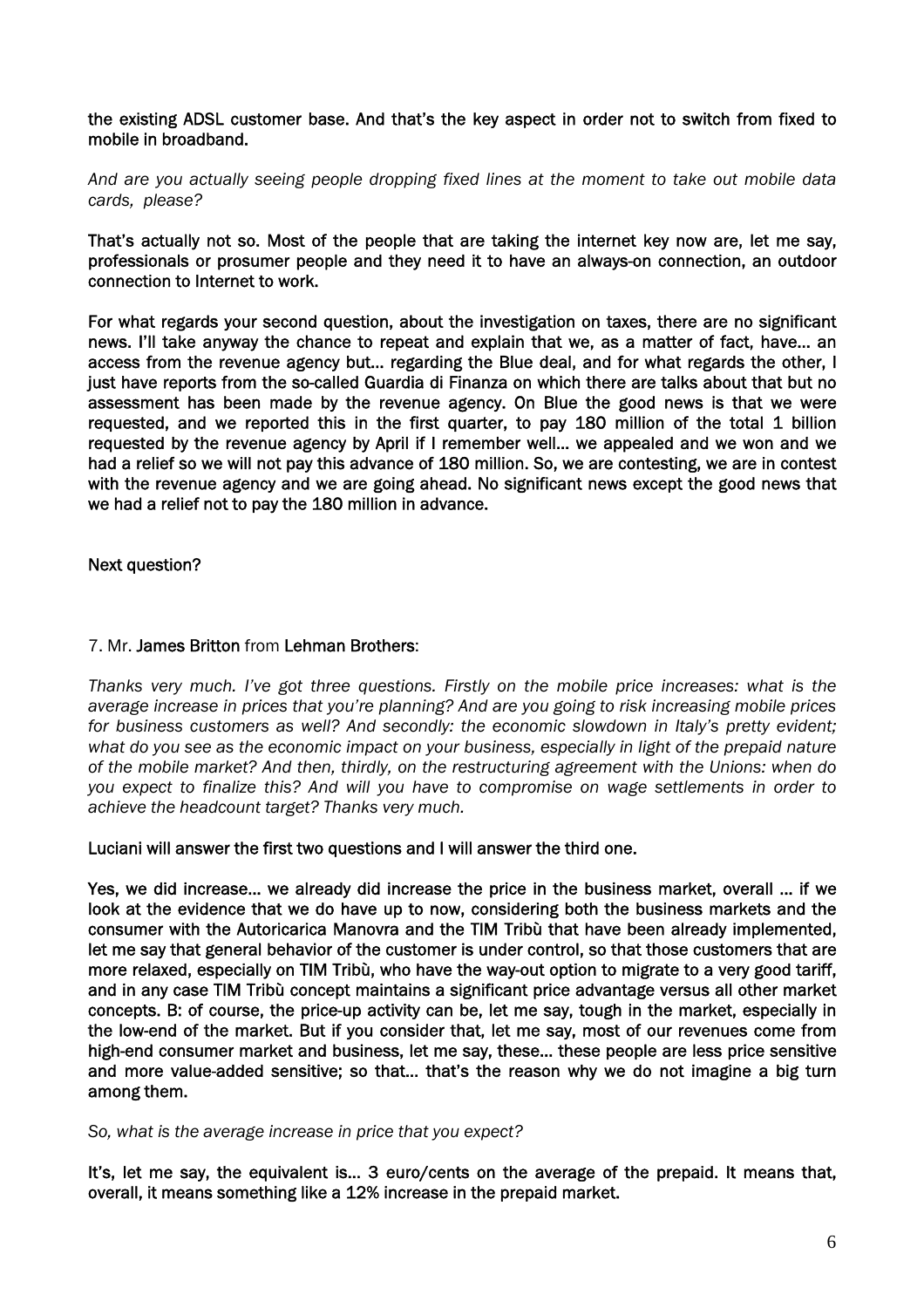# *And the business on the postpaid side?*

Ah, the business has been already increased by 15%, with no major… on. On the… of course, I mean, this price increase is not impacting all the consumer market, but some specific … that are planned. So that the blend effect is slightly lower.

An answer on the question on the redundancies just to tell you that the redundancy process in Italy is a very complex one and it has a number of steps that have to be formally taken before you go into the execution phase. With letter dated June 26, the day on which procedures started, according to the provisions of a law, which is law 223, which provides for an early phase of negotiations which lasts 45 days, that has to be carried out within the company. We held meetings with the Trade Unions, but no agreement has been reached; at the end of August the second phase will be started with the mediation of the (...) Ministry and another 30 days will be available to reach an agreement. I think that at the end of this period, that means, say, by the end of September early October, we will close the negotiations and we will proceed.

*Thank you.* 

# Next question, please.

#### 8. Ms. Micaela Ferruta from Intermonte SIM:

*Good evening, I have… well, a lot of the questions have been answered, so three quick questions if I may…* 

*One is: after the provision that has been released and so on and so forth, can you give us an*  updated guidance on the tax rate that we should assume for 2008 and, if possible, 09 and 2010? *Second, you mentioned the fact that you're increasing prices in mobile and you're introducing new offers in wireline: is there any scope for price increases in wireline in 08 or going forth in 09 as well? And, finally, an update on the sale of Alice France. Thank you.* 

# Mr. Parazzini.

Well, for what regards the taxes… well, of course, this year, taking into account the benefit we had in the P&L, it doesn't make any sense to talk about the rate, because we have an unusual benefit that should affect our rate. Anyway, normalizing our tax rate we confirm that we are in the range of 39-40% for this year and the same should be for the three-year plan. This year, taking into account this advantage, we will be lower than 30%, because of that; but normalization of tax rate is 40…. billion that as an advantage as compared to the previous year, due to the change in the rate for IRAS and IRAP provided by the finanziaria law of the government.

On prices… on the wireline: differently from what happened on the mobile side, in the fixed market we have several areas that are regulated, so the pricing cannot be incremented. For example, when we discuss about traffic we cannot increase prices and in the case of fixed-to-mobile our decreto ministeriale tariff is strictly correlated to the termination cost, so we usually decrease the price when the termination cost decreases; and we could increase prices when the termination cost should increase. On the services that are not regulated, our approach is more to try to increase our ARPU increasing or upselling the customer base. You will have better numbers also in the last two quarters of the year in terms of rebound of ADSL ARPU and this is an example of the way with which we want to work to increase our ARPU: migrating customers from free to flat and upselling them to new offers.